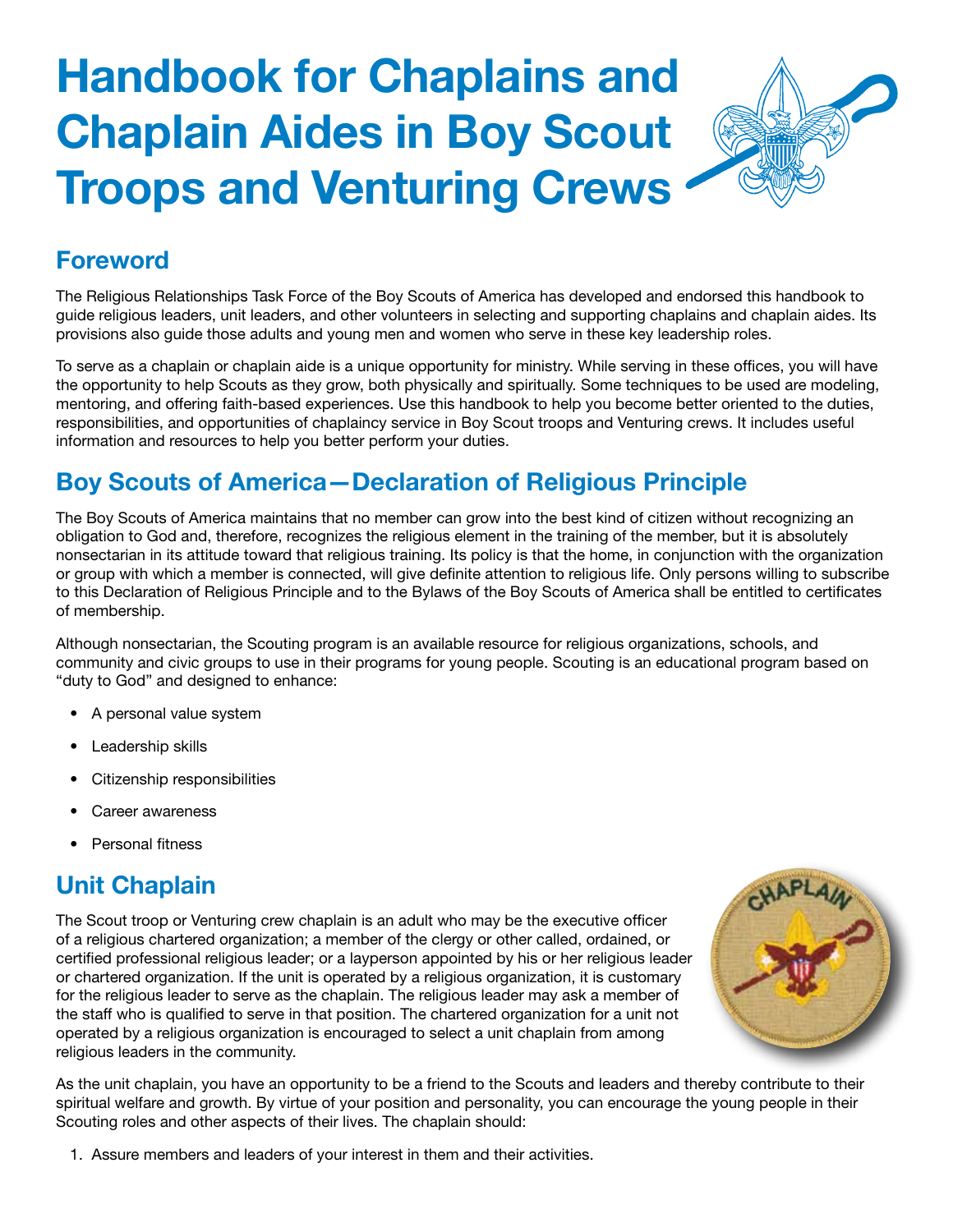- 2. Provide a spiritual tone for all unit meetings and camping experiences.
- 3. Provide spiritual counseling service when needed or requested.
- 4. Provide opportunities for all young people in the unit to grow in their relationship with God and their fellow Scouts or Venturers.
- 5. Encourage Scouts and Venturers to participate in the religious emblems program of their respective faith.
- 6. Be familiar with the "Chaplain Aide" section of this handbook.
- 7. Work with the unit's chaplain aide to plan and conduct an annual Scout-oriented religious observance, preferably during Scout Week in February.

**Support and Observe Unit Leadership.** Remember, volunteer Scouters who share their time and effort are what makes Scouting work.

- Support them. Recognize them for a job well done. Commend them personally for their ministry. Thank their family members, too, for their sacrifice makes Scouting possible.
- Observe them. Unit Scouters are charged with fulfilling the purpose of both the chartered organization and Scouting. The leadership should demonstrate awareness of and understanding of both facets. It should be evident that Scouting activities are fulfilling spiritual needs, in addition to developing Scouting skills.
- • Coordinate with the chartered organization representative (COR). This person is the representative of the chartered organization to the unit, local Scouting district, and local council of the Boy Scouts of America. The chaplain should work closely with the COR in the interest of the chartered organization and its ministry, as well as for children, youth, and families.

**Ministry Opportunities.** After housing and schooling needs are met, one of the first contacts a new family often has in the community is with a Scouting unit. As new unit members are registered, you will learn of their religious preferences or interests and can extend an invitation to join your congregation in worship, or you may direct them to other opportunities for worship in the community. At no time should the chaplain proselytize.

**Sensitivity to Needs.** Interacting with Scouters and youth members offers you an opportunity to relate to them at a level where you will become sensitive to needs not yet expressed. Be alert for personal, family, or social situations that may require special care.

**Accidents, Illnesses, and Other Concerns.** It is appropriate for you, as chaplain, to request that unit leaders report to them any accidents, illnesses, or other concerns encountered by unit members. You should become aware of situations where a pastoral call would be appropriate and beneficial. Leaders who are in regular contact with their members often are the first to know of situations that may need pastoral attention.

If a member misses several meetings, it may be an indication that something is wrong. Ask that the names of absentees be shared with you. As chaplain, you have the opportunity to visit and discover the source of the problem. If the problem is with some aspect of the Scouting program or leadership, you should discuss this problem with the chartered organization representative, unit committee chairman, or other appropriate individual.

**Religious Emblems Study Programs.** The chaplain is in an ideal position to promote the religious emblems program and encourage Scouts to complete the requirements for the emblem of their faith. Many units include members of various faiths; therefore, it is helpful to have some knowledge of all emblems. Since procedures vary among different faiths, obtain a copy of the *Duty to God* brochure, No. 512-879, which lists all religious emblems programs and how to acquire study materials. In addition, call the local council service center or the council religious relationships committee for help in identifying ways to promote the religious emblems program and emblem recipient recognition ceremonies.

Note: Volunteers may obtain bin resources through their local council service centers. Limited quantities are free of charge.

**Service Project Opportunities.** Service projects for advancement are required of all Scouts. Helping others is a Scouting tradition. As chaplain, you have the advantage of being able to identify many possible service projects for individuals and families, for the chartered organization, for the community, and beyond the community. You will need to be on the lookout for service projects that are helpful and significant.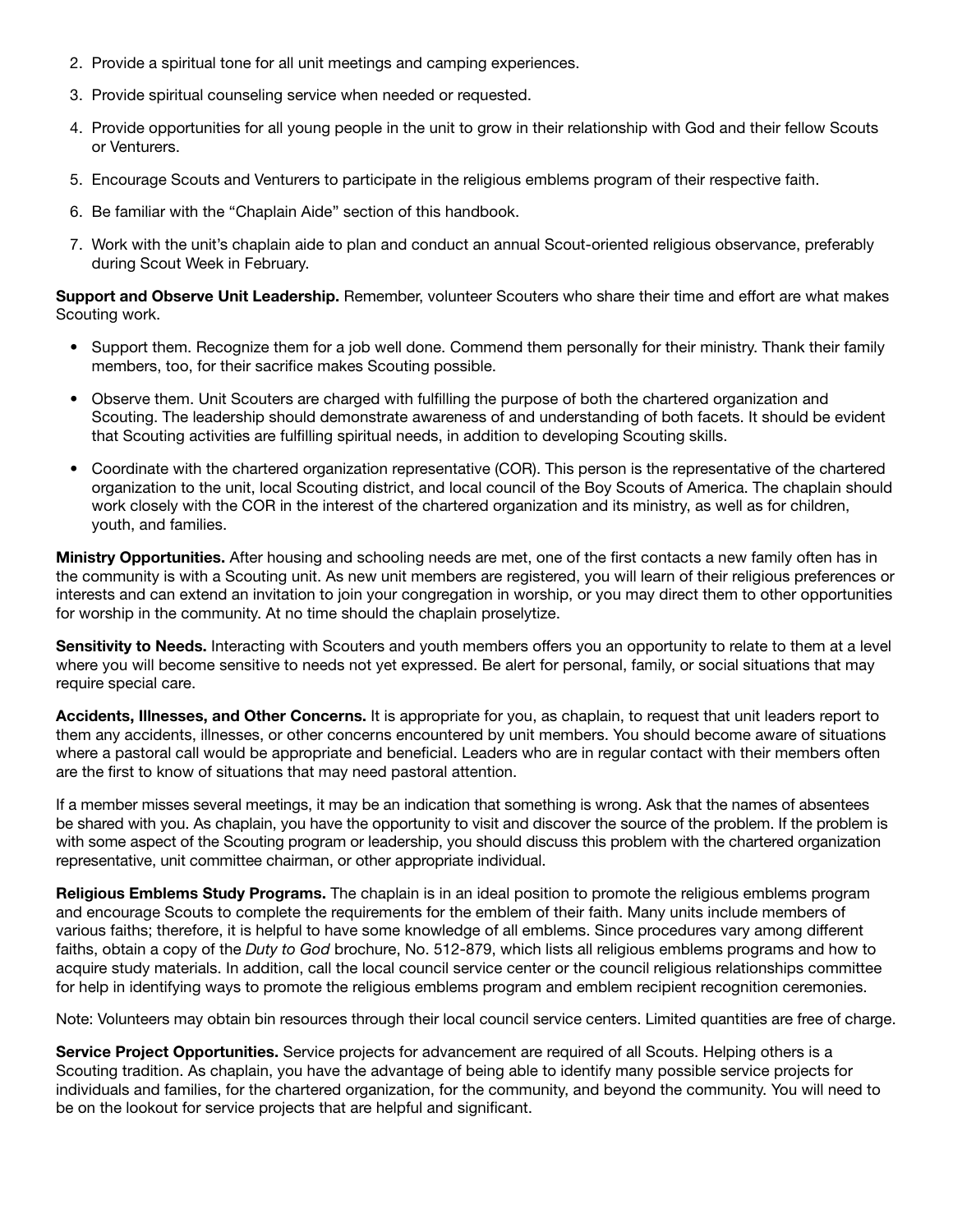A particular emphasis in service projects is to focus on concerns and cares of the faith community, such as persons living in impacted areas (neighborhoods isolated by highways, interstates, commercial developments, etc.); aged, homebound, hungry, and illiterate people; ethnic minority groups needing help; and persons with handicapping conditions.

**Badge of Office.** The chaplain patch, No. 440, may be ordered from the BSA National Distribution Center at 800-323-0732 or www.scoutstuff.org, or from any Scout shop, local council service center, or official Scouting distributor.

#### **Chaplain Aide**

The chaplain aide is an approved youth leadership position in Boy Scout troops and Venturing crews. The purposes for this leadership position are to:

- Make the 12th point of the Scout Law more meaningful in life.
- Promote a greater understanding of and appreciation for all religions.
- Provide Boy Scouts and Venturers with the opportunity to work with an ordained member of the clergy, thereby gaining insight into the religious professional life.



**Qualifications.** The responsibilities of the chaplain aide include encouraging the spiritual awareness and growth of each member of the unit and assisting the unit chaplain and other adults and unit leaders. Consequently, the candidate for chaplain aide must:

- 1. Be mature and sensitive and have earned the respect and trust of his or her fellow Scouts.
- 2. For a troop chaplain aide, be at least a First Class Scout; for Venturing, be an established member of a Venturing crew.
- 3. Have received—or be working toward completing the requirements leading to—the age-appropriate religious emblem for his or her faith.

**Duties.** The chaplain aide should:

- 1. Encourage unit members to strengthen their own relationships with God through personal prayer and devotion and participation in religious activities appropriate to their faith.
- 2. Participate in planning sessions with the troop's patrol leaders' council or crew's officers to ensure that spiritual emphasis is included in unit activities, e.g., vespers, prayer before meals, religious observances.
- 3. With the unit chaplain, plan appropriate religious services for all members during weekend campouts. Units may conduct their own religious services, invite the unit chaplain or an exemplary layperson to participate in the service, or visit a nearby church, synagogue, temple, mosque, or other religious institution. Invite the unit chaplain to visit a campout, eat with unit members, and conduct a worship service.
- 4. Help the unit chaplain (or other designated adult) plan and conduct an annual Scout-oriented religious observance, preferably during Scout Week in February.
- 5. Present an overview of the various religious emblems programs to the unit at least annually, instructing members to contact their own religious leader to guide them in the appropriate study programs.
- 6. Present an overview of the religious emblems programs to Cub Scout dens or packs and other Scouting units on request.
- 7. Maintain the unit's religious emblems award progress chart.
- 8. Assist the unit chaplain, or other appropriate adult, to plan and conduct a religious emblem recognition ceremony. Presentation of a religious emblem is the responsibility of the local religious institution in which it is earned, though it is appropriate for the unit to recognize members who have received religious emblems at courts of honor or other appropriate occasions.

**Badge of Office.** The chaplain aide patch, No. 443, may be ordered from the BSA National Distribution Center at 800-323-0732 or www.scoutstuff.org, or from any Scout shop, local council service center, or official Scouting distributor.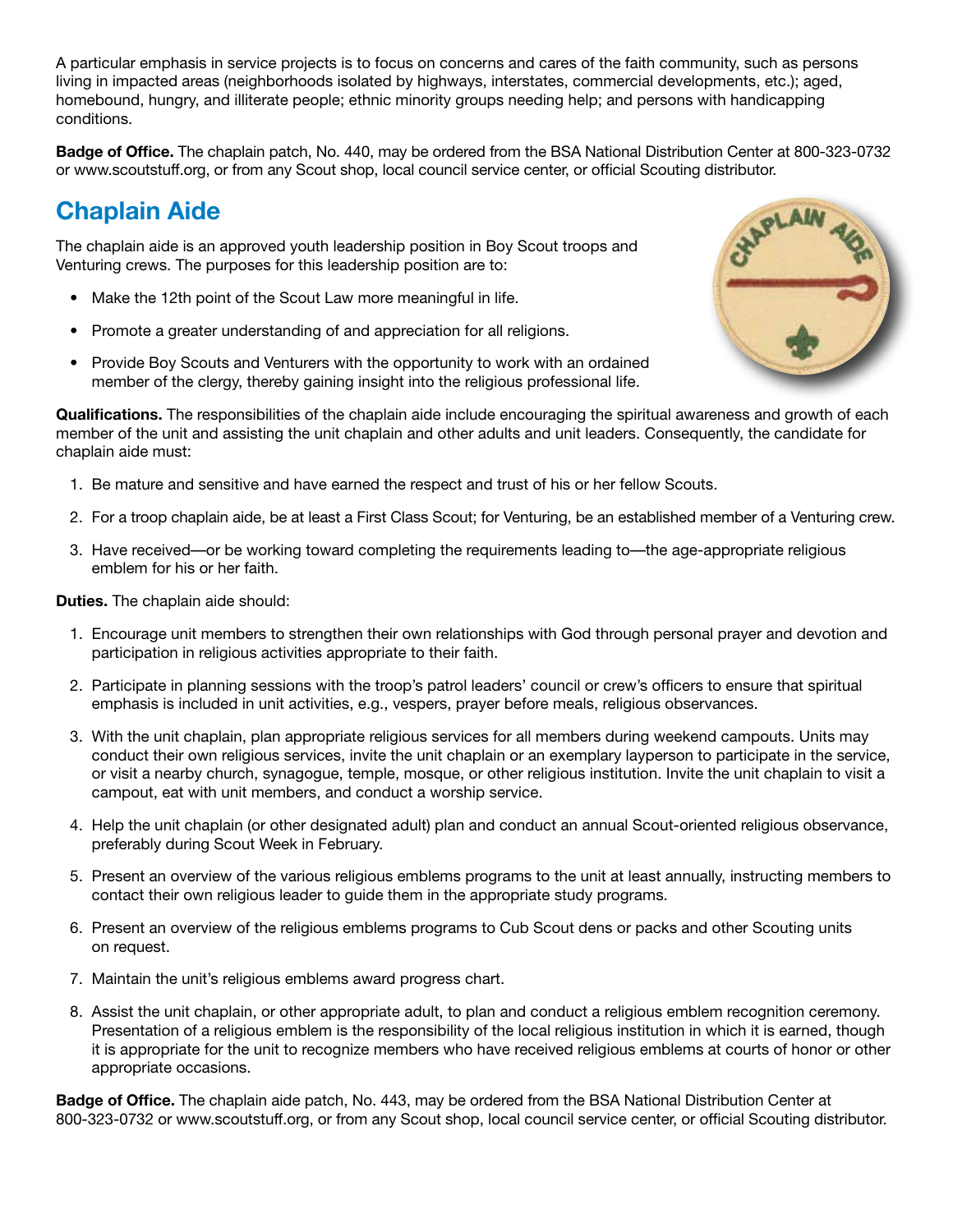## **Unit Worship Opportunities**

As a chaplain or chaplain aide, your principal duty is to plan for and/or conduct meaningful worship opportunities.

**Group Prayers.** When present, members of the clergy, other religious leaders, or the chaplain aide may be asked to lead the unit, or other Scouting units, in prayer at courts of honor and other gatherings. If the group consists of members with mixed beliefs, or if the beliefs of the group are unknown, then prayers should be of an interfaith content. However, if the group is of like belief or the unit is chartered to a religious organization, then it is entirely appropriate to offer beliefspecific prayer. Invocations, benedictions, and devotions with interfaith content are available in the pamphlet *A Scout Is Reverent: A Resource for Interfaith, Christian, Jewish, and Muslim Worship at Scouting Events*, No. 34248.

**At Weekend Activities.** Because Scouting units often camp on weekends, youth members and leaders may not be able to attend their regular worship services. Every unit going away for an overnight or weekend needs to plan to conduct or attend a worship service (either for the individual or for the unit) in keeping with the 12th point of the Scout Law. The chaplain should be invited to conduct the services or work out a program with the chaplain aide and other adult leaders. The chaplain may recommend scripture readings or devotional readings to be used at the close of the evening or as a morning meditation. The chaplain aide and unit chaplain (or other designated adult) should conduct these services with other youth members and adult participation.

**Interfaith Considerations.** Coming together to worship God with fellow Scouts and Scouters is an excellent opportunity to model the 12th point of the Scout Law—A Scout is reverent—and that part of the Scout Oath that addresses duty to God (also found in the Cub Scout and Venturing oaths). It is a Scouter's responsibility to help each youth member grow in his or her chosen religious teachings, not to suggest or dictate what faith group or beliefs to follow. Scouters should encourage youth members to develop in their own faith while guiding and encouraging them to do their duty to God in accordance with their religious dictates.

At many Scouting weekend activities (such as unit campouts, Order of the Arrow fellowships, or district camporees), the resources available and the numbers in attendance do not justify planning and offering services for various faith groups. It would seem ideal in these circumstances to plan and conduct a single interfaith religious service—and a single service would certainly ease the burden on planners and on facilities.

The name of the service should be clear—*interfaith service*, *all-faiths service*, or *Scout's Own service* (but interfaith is the preferred term). Be sure everyone understands that the service is nonsectarian and, thus, all are invited. The terms *nondenominational* and *interdenominational* are not the same as interfaith; rather, they are terms that typically denote forms of Christian worship.

Preparing an interfaith service requires a significant understanding of the youth members and Scouters who will be in attendance (or who are expected to be in attendance), along with a significant understanding of their varied faith traditions. Use of the term "interfaith service" means that everyone is welcome, and everyone should feel comfortable with what is spoken, sung, read, or otherwise imparted during the service.

Truth in advertising is extremely important. If a service is advertised as interfaith, then its content must be so. The worship experience must be consistent with Scouting's Declaration of Religious Principle, and the Scout planners must be sensitive—and deliver what they advertise!

Here are some basic guidelines for conducting weekend interfaith religious services:

- The word God generally is accepted by most faith groups and is the term used in all phases of Scouting. Note that this term represents the creator or divine spirit, as it is used in the Scout Oath and the Venturing Oath. It is not intended to be a limiting term—there are many names that individual religions use to represent God. If there is a reasonable likelihood that persons of the Jewish faith will be present and you are using printed materials, it would be considerate to use the term G-d instead, as many Jews do not write the name of God.
- • Other than God, specific names should be avoided (such as Buddha, Jesus, Mohammed, or Holy Spirit) since they are religion-specific. Likewise, male pronouns (such as Father God, Heavenly Father, or His) should be avoided if possible as they may be disrespectful in some religions.
- • Remember that, while an interfaith service may be very spiritually uplifting, it might not fulfill the individual religious obligations of Scouters and youth members belonging to certain faith groups. It simply may not be possible to satisfy everyone's needs with a single service. Be sure people know that in advance so that they may plan accordingly.